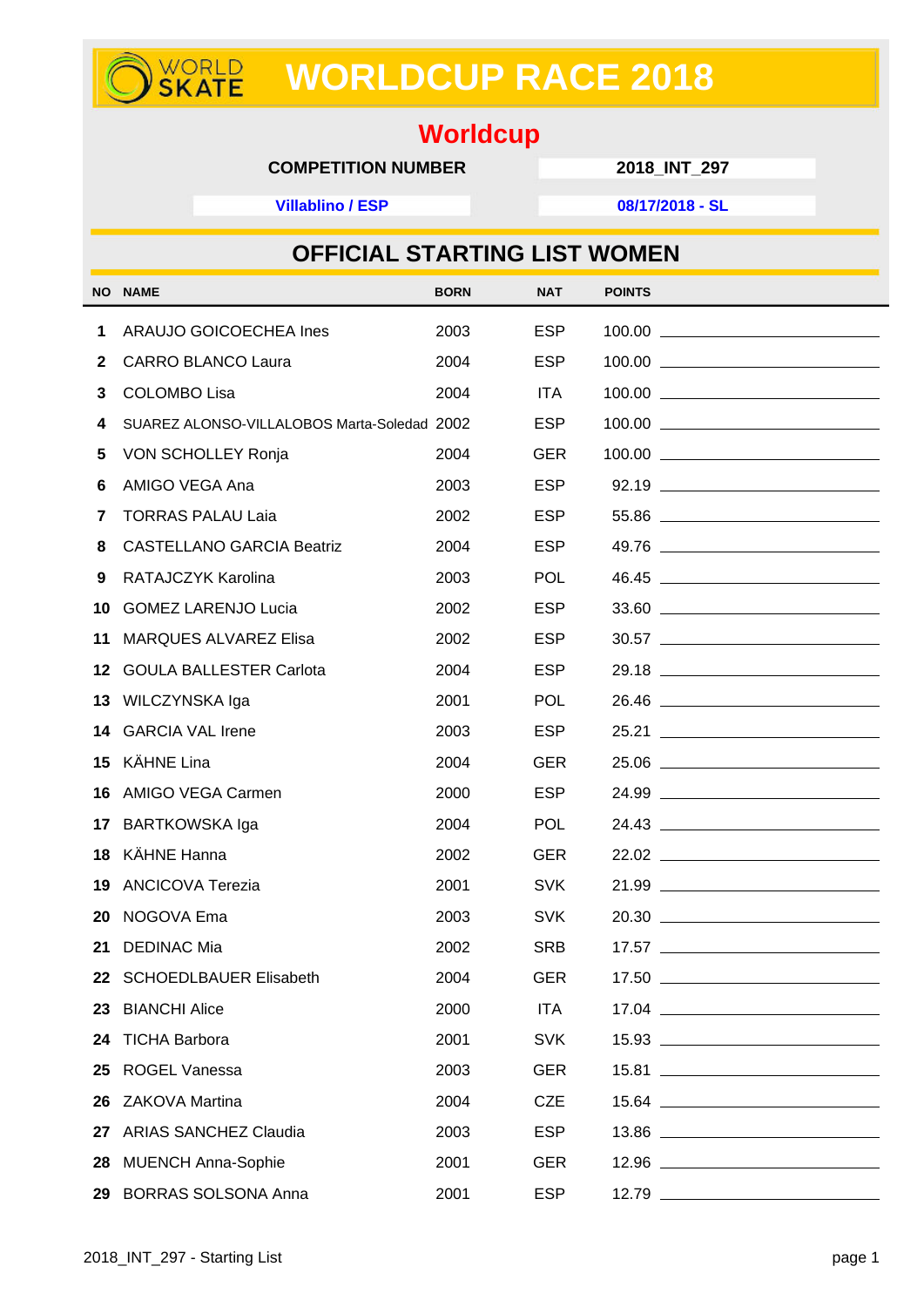|    | <b>OFFICIAL STARTING LIST WOMEN</b> |             |            |               |                                         |
|----|-------------------------------------|-------------|------------|---------------|-----------------------------------------|
|    | NO NAME                             | <b>BORN</b> | <b>NAT</b> | <b>POINTS</b> |                                         |
| 30 | ZAISS Josefin                       | 2004        | <b>GER</b> |               |                                         |
| 31 | LIPTAKOVA Barbora                   | 1997        | <b>SVK</b> |               |                                         |
|    | 32 BOERSIG Mira                     | 1995        | <b>GER</b> |               |                                         |
|    | 33 SCHREIBER Lisa                   | 2000        | <b>GER</b> |               |                                         |
|    | 34 WALLIMANN Noemi                  | 2001        | SUI        |               |                                         |
|    | 35 REQUEJO GARCIA Nuria             | 1998        | <b>ESP</b> |               | $9.41$                                  |
|    | 36 MELLADO ARGUEDAS Ainhoa          | 2000        | <b>ESP</b> |               | $9.38$                                  |
|    | 37 PROCHAZKOVA Pavlina              | 1994        | <b>CZE</b> |               | $8.89$                                  |
|    | 38 DURST Laura                      | 2002        | <b>GER</b> |               | $8.79$                                  |
|    | 39 POSPISILOVA Nikola               | 1999        | <b>CZE</b> |               | 7.87                                    |
|    | 40 HUEBERT Julia                    | 2003        | <b>GER</b> |               |                                         |
| 41 | <b>GANN Leah</b>                    | 1999        | <b>GER</b> |               | $7.22$                                  |
|    | 42 MARTINEZ MORAIZ Maria            | 1993        | <b>ESP</b> |               | $7.18$                                  |
|    | 43 MERK Hannah                      | 2001        | <b>GER</b> |               | $7.09$                                  |
|    | 44 KROEPLIN Leoni                   | 2002        | <b>GER</b> |               | $7.00$                                  |
|    | 45 GARCIA AMIGO Marta-Egeria        | 1999        | <b>ESP</b> |               | $6.64$                                  |
|    | 46 HOFER Aurora                     | 2001        | <b>GER</b> |               |                                         |
| 47 | <b>COLOMBO</b> Irene                | 2000        | <b>ITA</b> |               |                                         |
| 48 | <b>ROGEL Sinah</b>                  | 2000        | <b>GER</b> |               | $5.62$ $\qquad$                         |
|    | 49 GRUBER Luzia                     | 2000        | GER        | 5.11          |                                         |
| 50 | <b>GREIS Celine</b>                 | 1999        | <b>GER</b> |               | $4.97$                                  |
| 51 | <b>KESELA Lenka</b>                 | 1998        | <b>SVK</b> |               |                                         |
|    | 52 KOEGEL Lara                      | 1997        | <b>GER</b> |               |                                         |
|    | 53 PROCHAZKOVA Barbora              | 1991        | <b>CZE</b> |               |                                         |
|    | 54 HOFFMANN Katharina               | 1996        | <b>GER</b> |               | $\begin{tabular}{c} 4.00 \end{tabular}$ |
|    | 55 MERK Luisa                       | 1999        | <b>GER</b> |               |                                         |
|    | 56 SCHLEGER Julia                   | 1996        | <b>GER</b> |               | $3.63$                                  |
|    | 57 SCHMID Lisa                      | 1999        | <b>GER</b> |               | 2.61                                    |
|    | 58 BOERSIG Elea                     | 1999        | <b>GER</b> |               |                                         |
|    | 59 KUDELASKOVA Gabriela             | 1991        | <b>CZE</b> |               |                                         |
| 60 | <b>SCHMOHL Manuela</b>              | 1990        | <b>GER</b> |               |                                         |
| 61 | <b>GRUBER Magdalena</b>             | 1998        | <b>GER</b> |               |                                         |
|    | 62 SEITZ Marina                     | 1995        | <b>GER</b> |               |                                         |
|    | 63 SING Mona                        | 1991        | <b>GER</b> |               |                                         |
|    | 64 WITTMANN Claudia                 | 1992        | <b>GER</b> |               |                                         |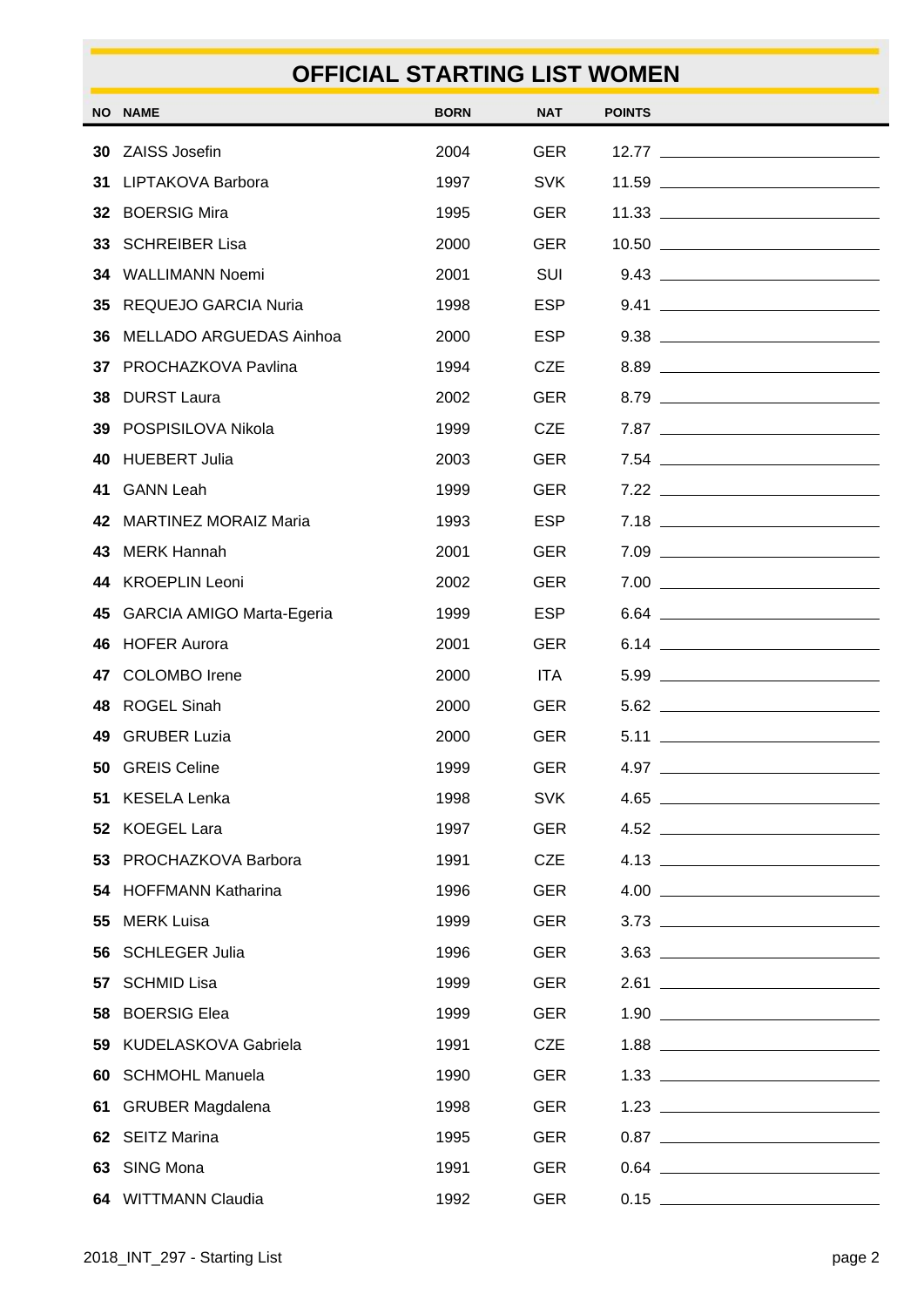|    |                        | <b>OFFICIAL STARTING LIST WOMEN</b> |     |               |  |
|----|------------------------|-------------------------------------|-----|---------------|--|
| ΝO | <b>NAME</b>            | <b>BORN</b>                         | NAT | <b>POINTS</b> |  |
|    | 65 WANZKE Ann-Krystina | 1988                                | GFR | በ በበ          |  |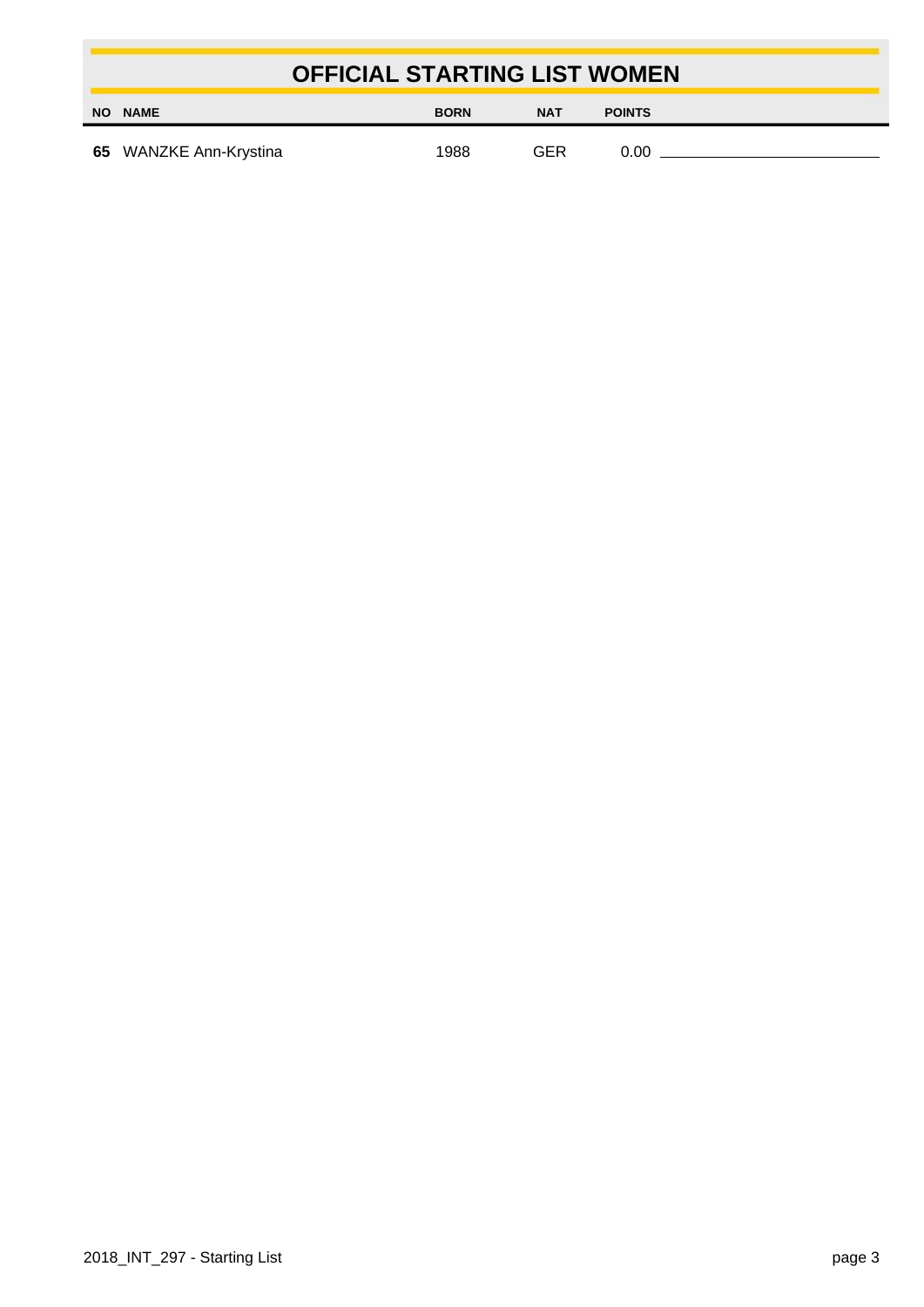|    |                               | <b>OFFICIAL STARTING LIST MEN</b> |            |               |       |
|----|-------------------------------|-----------------------------------|------------|---------------|-------|
|    | <b>NO NAME</b>                | <b>BORN</b>                       | NAT        | <b>POINTS</b> |       |
| 71 | <b>BAVIERI Massimo</b>        | 1968                              | <b>ITA</b> |               |       |
|    | 72 CARO PRATS Francisco       | 2004                              | <b>ESP</b> |               |       |
| 73 | <b>MERINO SANCHEZ Pablo</b>   | 2003                              | <b>ESP</b> |               |       |
|    | 74 MUNOZ PI Jordi             | 1969                              | <b>ESP</b> |               |       |
| 75 | <b>NAYAK Nikhiles</b>         | 2004                              | <b>IND</b> |               |       |
| 76 | PARRA Alejandro               | 1999                              | <b>ESP</b> |               |       |
|    | 77 PEREZ BATLLE Marti         | 2003                              | <b>ESP</b> |               |       |
| 78 | <b>TORRAS PALAU Pau</b>       | 2000                              | <b>ESP</b> |               |       |
| 79 | <b>VON SCHOLLEY Alexander</b> | 2002                              | <b>GER</b> |               |       |
| 80 | SANCHEZ GARBAYA Diego         | 2004                              | <b>ESP</b> |               | 64.54 |
| 81 | <b>SEEBERGER Silvan</b>       | 2004                              | <b>GER</b> |               | 63.05 |
|    | 82 SABUGO BUENO David         | 2003                              | <b>ESP</b> |               | 50.09 |
|    | 83 BUCKI Mateusz              | 2004                              | <b>POL</b> |               |       |
|    | 84 FUIANO CIRRO Simone        | 2004                              | <b>POL</b> |               | 34.40 |
| 85 | <b>GOMEZ LARENJO Ivan</b>     | 2000                              | <b>ESP</b> |               |       |
|    | 86 POSPISIL Lukas             | 2003                              | <b>CZE</b> |               |       |
| 87 | <b>MELLADO ARGUEDAS Aitor</b> | 1997                              | <b>ESP</b> |               |       |
| 88 | <b>NOGA Marek</b>             | 1973                              | <b>SVK</b> |               |       |
| 89 | <b>NOGA Matus</b>             | 2003                              | <b>SVK</b> |               |       |
|    | <b>90 CORONINI Francesco</b>  | 2003                              | ITA.       | 27.79         |       |
| 91 | <b>THAMER Jens</b>            | 1968                              | <b>GER</b> |               | 27.19 |
|    | 92 BOREN MEDINA Pol           | 2002                              | <b>ESP</b> |               | 26.85 |
|    | 93 SISTAC SERRALLACH Lluis    | 2002                              | <b>ESP</b> |               |       |
|    | 94 TICHY Andrej               | 1972                              | <b>SVK</b> |               | 23.72 |
|    | 95 WOELFLE Walter             | 1961                              | <b>GER</b> |               |       |
|    | 96 GARCIA LLANEZA David       | 2002                              | <b>ESP</b> |               | 22.28 |
|    | 97 AMIGO VEGA Manuel          | 1999                              | <b>ESP</b> |               |       |
|    | 98 DURST Lars                 | 2004                              | <b>GER</b> |               | 21.76 |
|    | 99 WIECKER Christian          | 1998                              | <b>GER</b> |               | 21.58 |
|    | 100 PAWLOWSKI Bartosz         | 2000                              | <b>POL</b> |               |       |
|    | 101 WLCEK Dominik             | 2003                              | <b>GER</b> |               |       |
|    | 102 MACIAS GONCALVES Hugo     | 2003                              | <b>ESP</b> |               | 18.49 |
|    | 103 ZISTLER Sigi              | 1959                              | <b>GER</b> |               |       |
|    | 104 ROESSLER Robert           | 1997                              | <b>CZE</b> |               |       |
|    | 105 TOPOLSKI Boguslaw         | 1969                              | <b>POL</b> |               |       |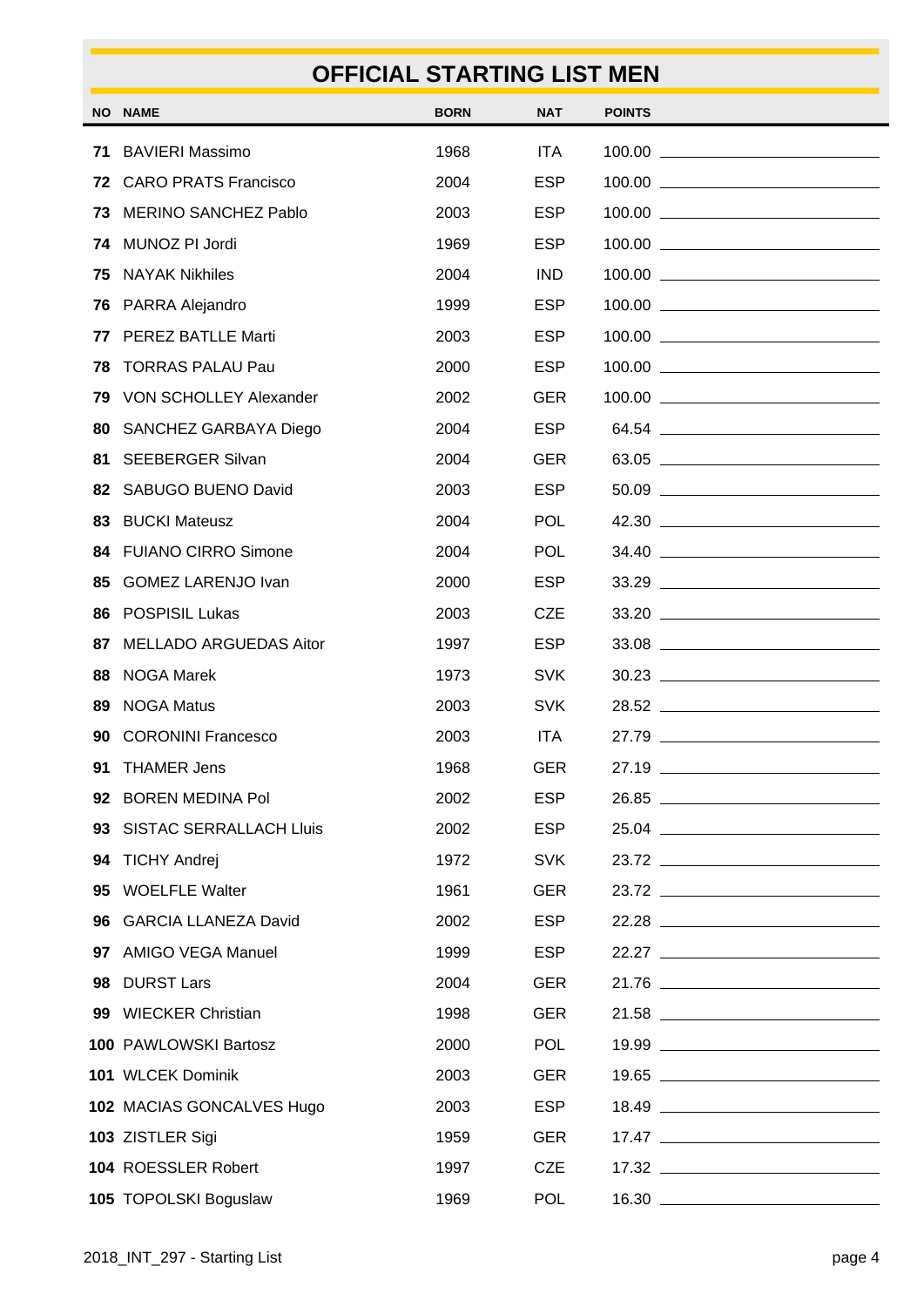|                                    | <b>OFFICIAL STARTING LIST MEN</b> |            |               |        |
|------------------------------------|-----------------------------------|------------|---------------|--------|
| <b>NO NAME</b>                     | <b>BORN</b>                       | <b>NAT</b> | <b>POINTS</b> |        |
| 106 PUERTO TOPFER Pau              | 2000                              | <b>ESP</b> |               |        |
| 107 THAMER Flynn                   | 2003                              | <b>GER</b> |               |        |
| 108 MELZI Marco                    | 1969                              | <b>ITA</b> |               |        |
| 109 AMBROS Dusan                   | 1969                              | <b>SVK</b> |               |        |
| 110 SCHREIBER Moritz               | 2002                              | <b>GER</b> |               |        |
| 111 GOEKELER Luca                  | 2001                              | <b>GER</b> |               |        |
| 112 PROCHAZKA Tomas                | 1965                              | <b>CZE</b> |               |        |
| 113 ADAM Alexandr                  | 1997                              | <b>CZE</b> |               |        |
| 114 DE DALMASES PEDRO Marti        | 2001                              | <b>ESP</b> |               |        |
| 115 LIPTAK Simon                   | 2001                              | <b>SVK</b> |               |        |
| 116 RUMP Jannis                    | 2002                              | <b>GER</b> |               |        |
| 117 PRINZING Moritz                | 2003                              | <b>GER</b> |               |        |
| 118 GOMEZ SANCHEZ David            | 1998                              | <b>ESP</b> |               |        |
| 119 STIMPFLE Patrick               | 1980                              | <b>GER</b> |               |        |
| 120 CARRO LOPEZ-CONTRERAS Juan     | 1997                              | <b>ESP</b> |               |        |
| 121 MENENDEZ RODRIGUEZ Sergio      | 1997                              | <b>ESP</b> |               |        |
| <b>122 STYRYLSKI Michal</b>        | 1999                              | <b>POL</b> |               |        |
| 123 ZVEJNIEKS Davis                | 1998                              | LAT        |               |        |
| 124 RABENBAUER Florian             | 2001                              | <b>GER</b> |               | 8.47   |
| <b>125 SEEBERGER Luca</b>          | 2000                              | <b>GER</b> | 7.80          |        |
| 126 ALAIZ CLERIGO David            | 2000                              | <b>ESP</b> |               | $7.43$ |
| 127 LOEW Maximilian                | 2001                              | <b>GER</b> |               | $7.04$ |
| 128 MAURER Marinus                 | 2001                              | <b>GER</b> |               | $7.01$ |
| 129 MORERA DOMINGUEZ Marc          | 1999                              | <b>ESP</b> |               | $6.59$ |
| 130 WLCEK Manuel                   | 1999                              | <b>GER</b> |               | $6.02$ |
| <b>131 SCHOEDLBAUER Maximilian</b> | 2000                              | <b>GER</b> |               |        |
| 132 SCHWAB Sebastian               | 1991                              | <b>GER</b> |               |        |
| 133 WAIBEL Moritz                  | 2000                              | <b>GER</b> |               |        |
| 134 MENDEZ PEREZ Sergio            | 1995                              | <b>ESP</b> |               |        |
| 135 SING Noah                      | 1995                              | <b>GER</b> |               | $4.09$ |
| 136 MOELLER Jan                    | 1992                              | <b>CZE</b> |               | $3.68$ |
| 137 DOMS Moritz                    | 1996                              | <b>GER</b> |               |        |
| 138 ZVEJNIEKS Miks                 | 1995                              | <b>LAT</b> |               |        |
| 139 BERTSCH Joerg                  | 1992                              | <b>GER</b> |               |        |
| 140 ZOERLEIN Manuel                | 1994                              | <b>GER</b> |               |        |